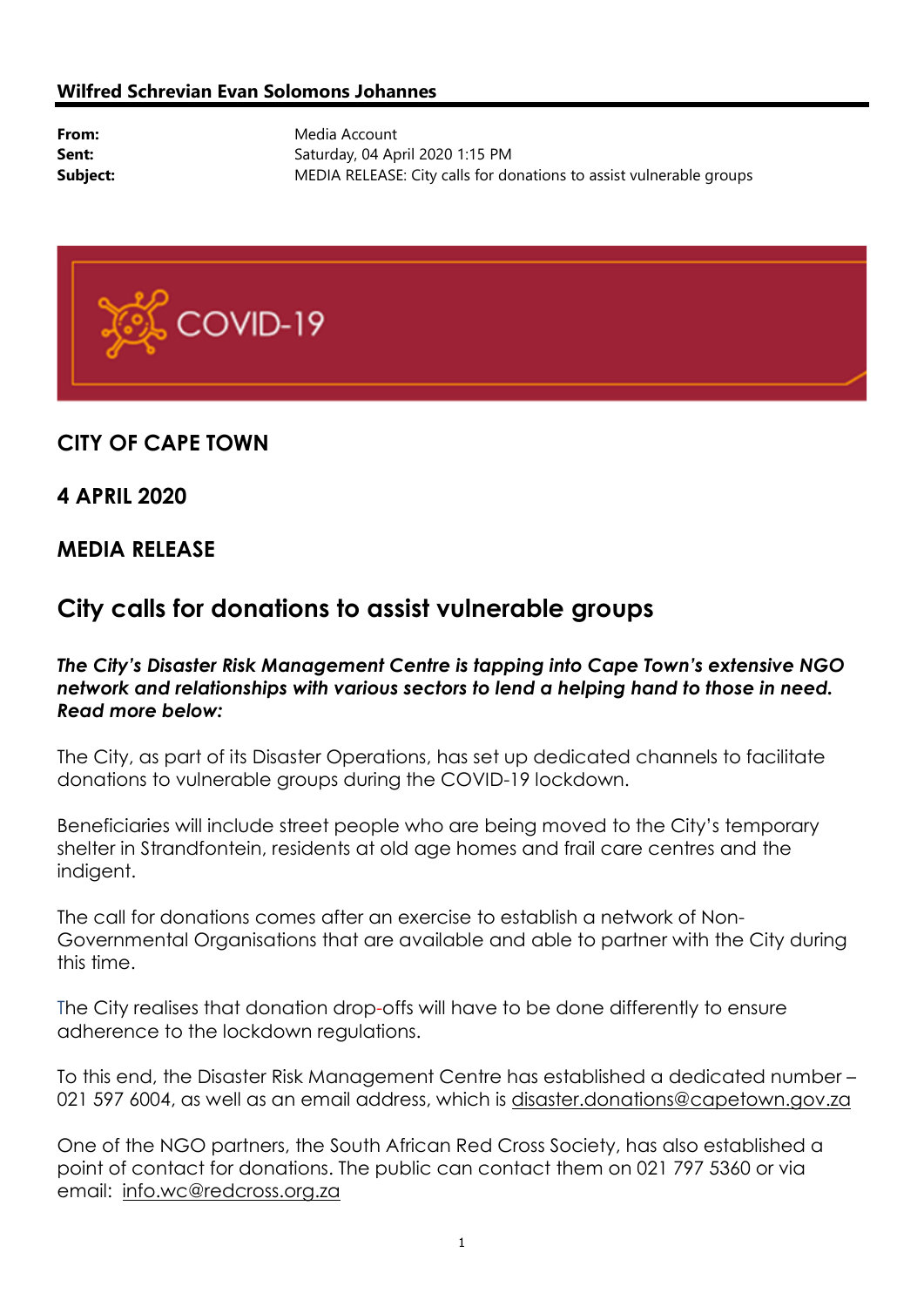'A critical need that has been identified is blankets. The City realises that, because stores are closed, residents are not able to buy blankets. So we appeal for any spare blankets from your home that are clean and in good condition. There is also a list of food items that will be used to make food parcels for indigent residents. Trolleys have been made available at Shoprite/Checkers and Pick 'n Pay stores, so we ask the public to deposit any food donations in these trolleys when they leave home to top up on essential goods.

We will also ask that trolleys be made available for single donations of blankets. However, anyone who is in a position to donate larger quantities is asked to please reach out to our Disaster Management Centre or the Red Cross Society using the contact details provided, so that we can arrange for collection,' said the City's Mayoral Committee Member for Safety and Security, Alderman JP Smith.

| <b>Item</b>                    | Quantity         | Item                                         | Quantity         | <b>Item</b>            | Quantity         |
|--------------------------------|------------------|----------------------------------------------|------------------|------------------------|------------------|
| Flour (bread or<br>cake)       | 2.5kg            | Powdered Milk<br>(no tea/coffee<br>creamers) | 1kg              | Onions                 | 1kg              |
| Carrots or fresh<br>vegetables | 1kg              | Macaroni                                     | 500 <sub>g</sub> | Peanut Butter          | 410g             |
| Cooking Oil                    | 750ml            | Maize Meal                                   | 2.5kg            | Pilchards in<br>Tomato | 400 <sub>g</sub> |
| Corned Beef                    | 300 <sub>g</sub> | Dried Soup Mix                               | 500 <sub>g</sub> | Potatoes               | 7kg              |
| Instant Coffee                 | 250g             | Lentils                                      | 500 <sub>g</sub> | <b>Rice</b>            | 1kg              |
| Jik                            | <b>Bottle</b>    | Jam                                          | 450q             | Salt                   | 500 <sub>q</sub> |
| Long life milk                 | 1 litre          | Oats (instant or<br>traditional)             | 1kg              | Samp                   | 2.5kg            |
| Soup Powder                    | 500 <sub>g</sub> | Textured Veg.<br>protein (Soy<br>mince)      | 250g             | Tinned<br>beans/corn   | 410g             |
| Spaghetti                      | 500 <sub>g</sub> | Tea                                          | 100<br>bags      | Yeast                  | 10g              |
| Sugar                          | 2.5kg            | Tinned Food<br><b>Bake Beans</b>             | 410g             | Fresh fruit            |                  |
| Sugar Beans                    | 500 <sub>g</sub> | <b>Tinned Food Mix</b><br>Veg                | 410g             | Fresh vegetables       |                  |

A list of recommended foodstuff is outlined below:

The City further appeals to donors to please ensure the integrity of the packaging of donated goods and to be mindful of food safety guidelines. Packaged food should be donated in the original, unopened packaging with ingredient labels.

## Do not donate:

- Canned foods with dented and/or rusted tins
- Foods in opened or torn containers (e.g. crushed boxes or packaging) exposing the food to potential contamination
- Leaking packaging